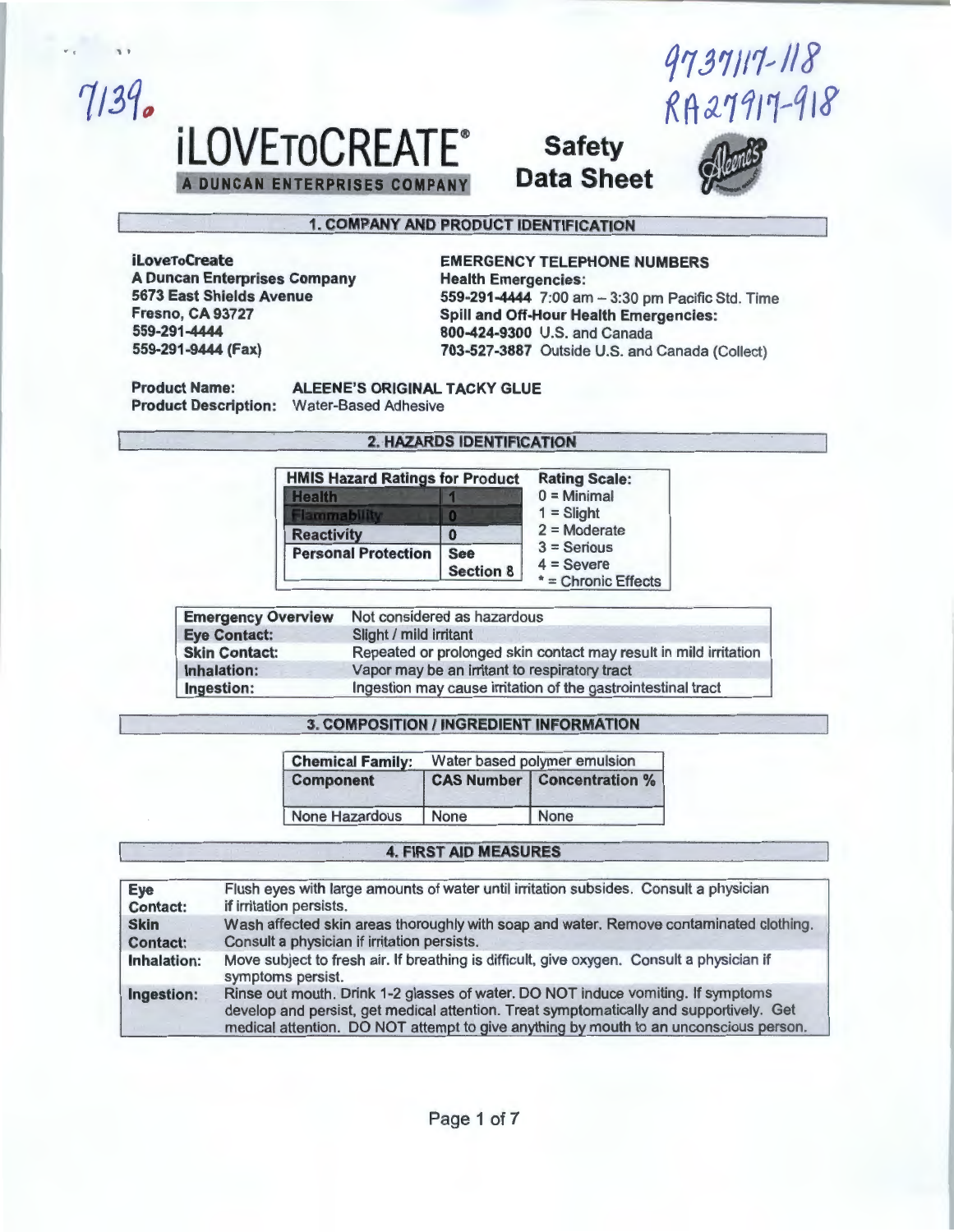$r_1$   $r_2$ 

| <b>Autoignition Temperature:</b>        | <b>Not Available</b>                                                                                                                                                                                                                       |
|-----------------------------------------|--------------------------------------------------------------------------------------------------------------------------------------------------------------------------------------------------------------------------------------------|
| <b>Flash Point:</b>                     | No flash point up to 100°C. Aqueous preparation.                                                                                                                                                                                           |
| <b>Upper Explosive Limit (%):</b>       | <b>Not Applicable</b>                                                                                                                                                                                                                      |
| <b>Lower Explosive Limit (%):</b>       | <b>Not Applicable</b>                                                                                                                                                                                                                      |
| <b>Extinguisher Media:</b>              | Use extinguishing measures appropriate to local<br>circumstances and the surrounding environment.<br>Water spray or fog foam carbon dioxide. Dry<br>chemical.                                                                              |
| <b>Special Firefighting Procedures:</b> | Fire fighters should be equipped with self-<br>contained breathing apparatus to protect against<br>potentially toxic and irritating fumes.                                                                                                 |
| <b>Fire &amp; Explosion Hazards:</b>    | This is a water-based product and presents no<br>particular fire or explosion hazard. Dry polymer<br>film may pose a moderate fire hazard. Closed<br>containers may rupture (due to build up of<br>pressure) when exposed to extreme heat. |
| <b>Hazardous Combustion Products:</b>   | Under decomposition, this product emits carbon<br>monoxide, carbon dioxide, and/or low molecular weight<br>hydrocarbons.                                                                                                                   |

### and the company's company's company's company's company's company's

### 6. ACCIDENTAL RELEASE MEASURES

| <b>Spill or Leak Procedures:</b> | Absorb spillages with vermiculite, clay, or other suitable non-<br>biodegradable absorbent material. Sweep up and shovel into waste<br>drums. Wash the spillage area with water. Washings must be prevented<br>from entering surface water drains.<br>Follow all local, state, federal, and provincial regulations for disposal. |
|----------------------------------|----------------------------------------------------------------------------------------------------------------------------------------------------------------------------------------------------------------------------------------------------------------------------------------------------------------------------------|
| information.                     | For safety and environmental precautions, please review entire Safety Data Sheet for necessary                                                                                                                                                                                                                                   |

### 7. HANDLING AND STORAGE

| Storage:         | For safe storage, store between 5°C (41°F) and 37°C (98.6°F). Keep the container tightly<br>closed and in a cool, well-ventilated place. Protect from freezing.    |
|------------------|--------------------------------------------------------------------------------------------------------------------------------------------------------------------|
| <b>Handling:</b> | Wash thoroughly after handling. Use only with adequate ventilation. Avoid contact with eyes,<br>skin and clothing. Do not taste or swallow. Keep container closed. |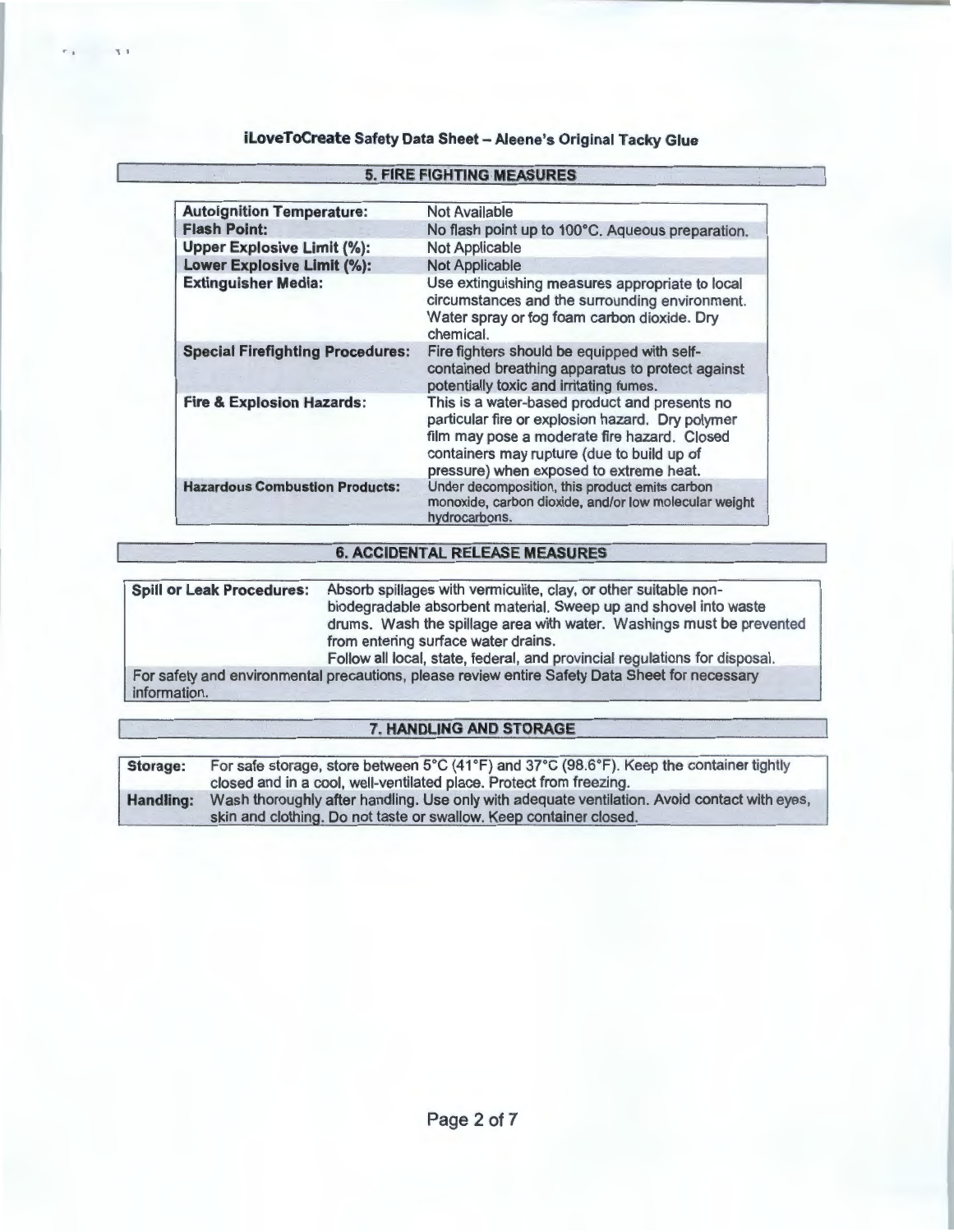### 8. EXPOSURE CONTROL AND PERSONAL PROTECTION

Employers should complete an assessment of all workplaces to determine the need for, and selection of, proper exposure controls and protective equipment for each task performed.

 $\ddot{\phantom{a}}$ 

| <b>Hazardous components</b>            | <b>ACGIH TLV</b>                                                                                                                                                                                               | <b>OSHA PEL</b>                              | <b>AKHA WEEL</b> | <b>OTHER</b> |
|----------------------------------------|----------------------------------------------------------------------------------------------------------------------------------------------------------------------------------------------------------------|----------------------------------------------|------------------|--------------|
| None                                   | None                                                                                                                                                                                                           | None                                         | None             | None         |
| <b>Conditions Under Which Personal</b> |                                                                                                                                                                                                                |                                              |                  |              |
| <b>Protective Equipment Required:</b>  |                                                                                                                                                                                                                | Normal work conditions, maintenance / repair |                  |              |
| <b>Engineering Controls:</b>           | Work should be done in an adequately ventilated area (i.e.,<br>ventilation sufficient to effectively prevent buildup of<br>vapor/fume/dust, appropriate NIOSH/MSHA respiratory<br>protection must be provided. |                                              |                  |              |
| <b>Eye Protection Requirements:</b>    | Wear safety glasses with side shields; protect against<br>splashing. Do not wear contact lenses.                                                                                                               |                                              |                  |              |
| <b>Respirator Requirements:</b>        | None required under normal handling conditions. Use NIOSH<br>approved respirator if vapor or mist levels are irritating.                                                                                       |                                              |                  |              |
| <b>Ventilation Requirements:</b>       | General                                                                                                                                                                                                        |                                              |                  |              |
| <b>Skin Protection:</b>                | Use of protective coveralls and long sleeves is recommended.                                                                                                                                                   |                                              |                  |              |

### 9. PHYSICAL AND CHEMICAL PROPERTIES

| <b>Pure Material or Mixture:</b>                | <b>Mixture</b>                      |
|-------------------------------------------------|-------------------------------------|
| <b>Physical Form:</b>                           | Liquid                              |
| <b>Appearance / Physical Description:</b>       | <b>White liquid</b>                 |
| pH:                                             | 4.5                                 |
| <b>Boiling Point:</b>                           | Approx. 100° C (212°F)              |
| <b>Melting / Freezing Point:</b>                | $< 5^{\circ}$ C (< 41°F)            |
| <b>Odor Threshold:</b>                          | <b>Not Available</b>                |
| <b>Solubility in Water:</b>                     | <b>Miscible</b>                     |
| <b>Partition Coefficient (n-octanol/water):</b> | <b>Not Applicable</b>               |
| <b>Specific Gravity (Water = 1):</b>            | 1.08                                |
| <b>Volatiles:</b>                               | Not available                       |
| <b>Vapor Pressure:</b>                          | Not determined                      |
| <b>Evaporation Rate (Water = 1):</b>            | Not determined                      |
| Vapor Density (Alr = 1):                        | Not determined                      |
| <b>Volatile Organic Compounds:</b>              | Not available                       |
| <b>Autoignition Temperature:</b>                | <b>Unknown</b>                      |
| <b>Flash Point:</b>                             | No flash point up to 100° C (212°F) |
| <b>Oxidizing Properties:</b>                    | <b>Not Applicable</b>               |

### 10. STABILITY AND REACTIVITY

| <b>Stability:</b>              | Stable under normal conditions                                 |
|--------------------------------|----------------------------------------------------------------|
| <b>Materials to Avoid:</b>     | Strong oxidizers, materials that react with water              |
| <b>NFPA Reactivity Class:</b>  | $0 =$ Insignificant                                            |
| <b>Conditions to Avoid:</b>    | Protect from freezing                                          |
| <b>Hazardous Decomposition</b> | Oxides of carbon. Thermal decomposition can lead to release of |
| <b>Products:</b>               | irritating gases and vapors.                                   |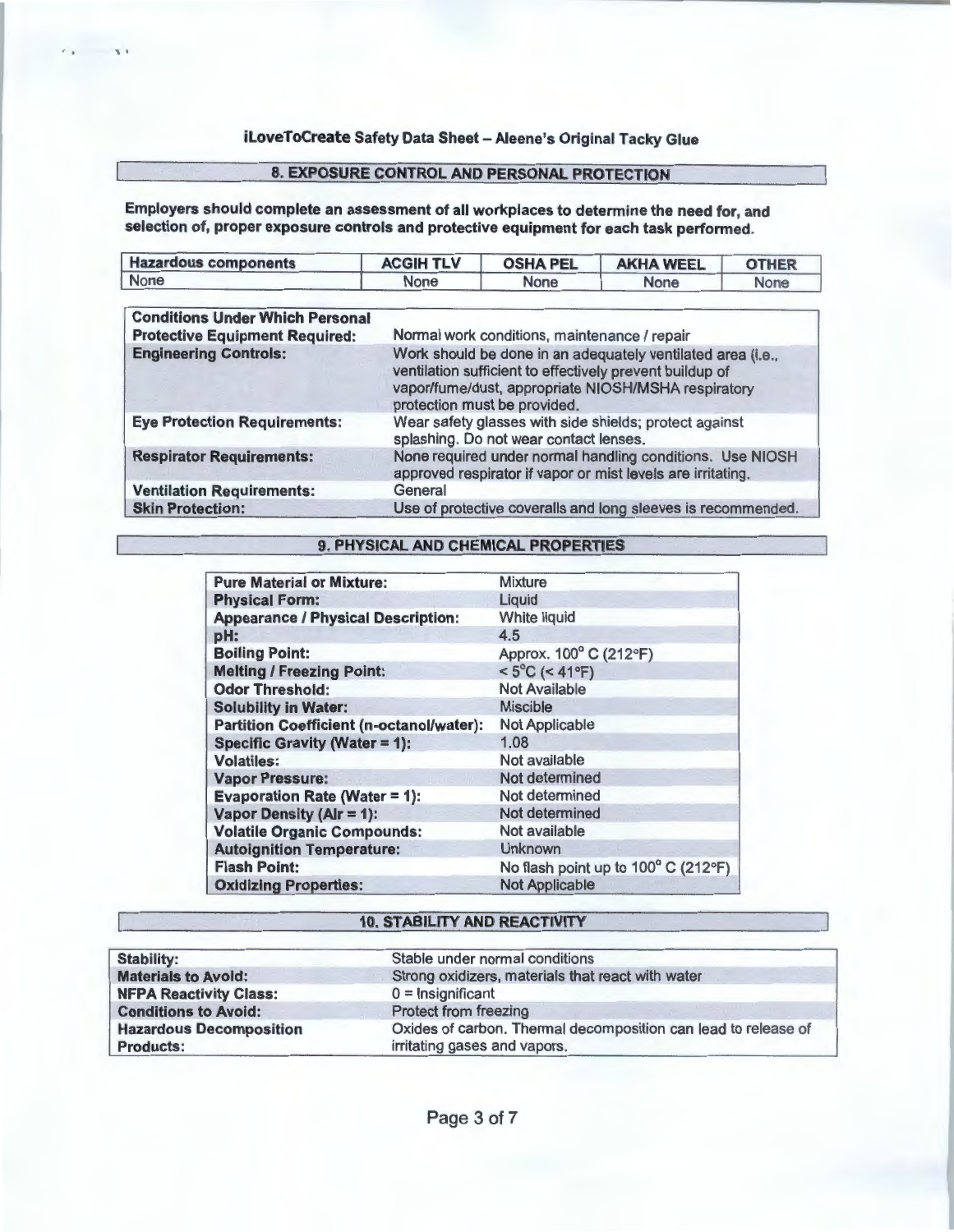$\mathcal{N}^{\mathcal{C}}$ 

## 11. TOXICOLOGICAL INFORMATION Hazardous components NTP Carcinogen | IARC Carcinogen | OSHA Carcinogen (Specifically Regulated) None None None None

Hazardous components Health Effects/Target Organs None None

### 12. ECOLOGICAL INFORMATION

**Ecological Information:** No data available

### 13. DISPOSAL CONSIDERATIONS

### Information provided is for unused product only.

| <b>Waste</b>                                | Legal disposition of wastes is the responsibility of the owner/generator of the waste.                                                                                                                                                                                                                                                                                                                                                                                                                                                                                                                       |
|---------------------------------------------|--------------------------------------------------------------------------------------------------------------------------------------------------------------------------------------------------------------------------------------------------------------------------------------------------------------------------------------------------------------------------------------------------------------------------------------------------------------------------------------------------------------------------------------------------------------------------------------------------------------|
| <b>Disposal</b>                             | Waste disposal should be in accordance with existing Federal, State,                                                                                                                                                                                                                                                                                                                                                                                                                                                                                                                                         |
| <b>Methods:</b>                             | and Local environmental regulations.                                                                                                                                                                                                                                                                                                                                                                                                                                                                                                                                                                         |
| <b>Hazardous</b><br><b>Waste</b><br>Number: | The product is not listed or does not meet the criteria of hazardous waste is discarded in<br>its purchased form. However, under RCRA, it is the responsibility of the user to<br>determine at the time of disposal whether a product meets any of the RCRA hazardous<br>waste criteria. Product uses, transformations, mixtures processes, etc., may render the<br>resulting material hazardous, under the criteria of ignitability, corrosivity, reactivity, and<br>toxicity characteristics under the new Toxicity Characteristics Leaching Procedure<br>(TCLP) 40 code of Federal Regulations 261.20-24. |

### 14. TRANSPORT INFORMATION

| <b>U.S. Department of Transportation Information</b> |               |  |
|------------------------------------------------------|---------------|--|
| <b>DOT Shipping Name:</b>                            | Not regulated |  |
| <b>DOT Hazard Class:</b>                             | <b>None</b>   |  |
| <b>DOT Identification Number:</b>                    | <b>None</b>   |  |
| <b>DOT Packing Group:</b>                            | <b>None</b>   |  |

| <b>International Air Transportation Information</b> |               |  |
|-----------------------------------------------------|---------------|--|
| <b>ICAO/IATA Shipping Name:</b>                     | Not regulated |  |
| <b>ICAO/IATA Hazard Class:</b>                      | None          |  |
| <b>ICAO/IATA Identification Number:</b>             | <b>None</b>   |  |
| <b>ICAO/IATA Packing Group:</b>                     | <b>None</b>   |  |

| <b>Water Transportation</b>            |               |  |
|----------------------------------------|---------------|--|
| <b>IMO/IMDG Shipping Name:</b>         | Not regulated |  |
| <b>IMO/IMDG Hazard Class:</b>          | None          |  |
| <b>IMO/IMDG Identification Number:</b> | <b>None</b>   |  |
| <b>IMO/IMDG Packing Group:</b>         | <b>None</b>   |  |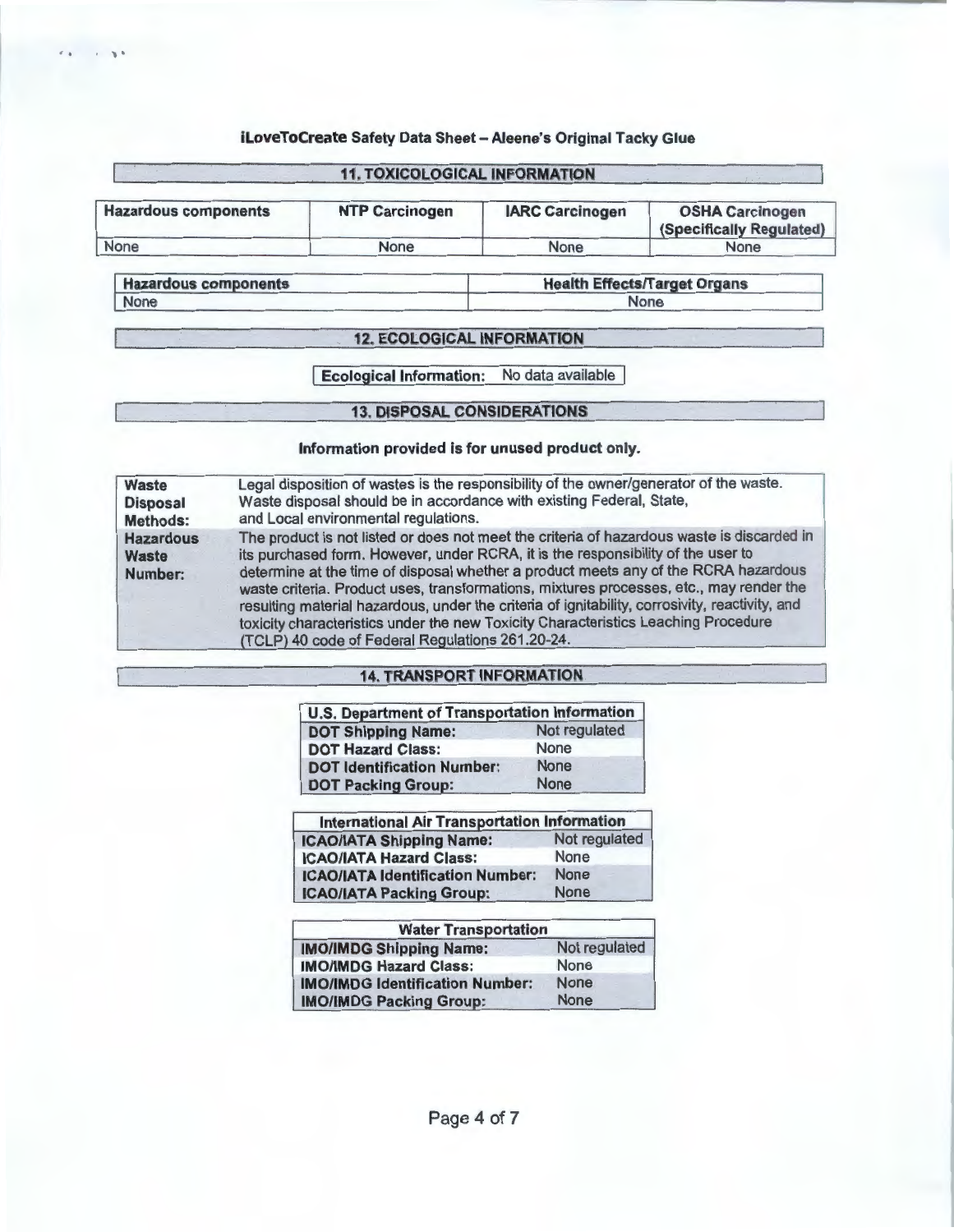### **15. REGULATORY INFORMATION**

| <b>TSCA 8 (b):</b>                                   | All components are on the TSCA Inventory                                                                                                                                                                                                                                                                                                                                                                                                                                                                  |  |
|------------------------------------------------------|-----------------------------------------------------------------------------------------------------------------------------------------------------------------------------------------------------------------------------------------------------------------------------------------------------------------------------------------------------------------------------------------------------------------------------------------------------------------------------------------------------------|--|
| <b>TSCA 12 (b):</b>                                  | None above reporting de minimus                                                                                                                                                                                                                                                                                                                                                                                                                                                                           |  |
| <b>CEPA DSL/NDSL</b><br><b>Status:</b>               | All components are listed on or are exempt from listing on the Canadian Domestic<br>Substances List.                                                                                                                                                                                                                                                                                                                                                                                                      |  |
| <b>SARA/Title III:</b>                               | This product contains no substances at or above the reported threshold under Section<br>313, based on available data.                                                                                                                                                                                                                                                                                                                                                                                     |  |
| <b>CONFORMS TO</b><br><b>NONTOXIC</b><br>ASTM D-4236 | Products bearing the Nontoxic Product Seal are certified in a program of toxicological<br>evaluation by a nationally recognized toxicologist to contain no materials in sufficient<br>quantities to be toxic or injurious to humans or to cause acute or chronic health<br>problems. These products are certified to be labeled in accordance with the voluntary<br>chronic hazard labeling standard ASTM D-4236. In addition, there is no physical hazard<br>as defined within 29 CFR Part 1910.1200(c). |  |

### **CALIFORNIA PROPOSITION 65**

 $\cdot$   $\cdot$ 

**WARNING:** This product contains a chemical known to the State of California to cause cancer, birth defects, or other reproductive harm.

### **16. OTHER INFORMATION**

| <b>Table of Abbreviations</b> |                                                                      |  |
|-------------------------------|----------------------------------------------------------------------|--|
| <b>ACGIH</b>                  | American Conference of Governmental Industrial Hygienists            |  |
| <b>ANSI</b>                   | American National Standards Institute                                |  |
| <b>ASTM</b>                   | <b>American Society for Testing Materials</b>                        |  |
| $\rm ^{\circ}C$               | <b>Degrees Centigrade</b>                                            |  |
| <b>CAS</b>                    | <b>Chemical Abstract Service</b>                                     |  |
| <b>CERCLA</b>                 | Comprehensive Environmental Response, Compensation and Liability Act |  |
| <b>CFR</b>                    | <b>Code of Federal Regulations</b>                                   |  |
| <b>CPR</b>                    | <b>Controlled Products Regulations</b>                               |  |
| <b>DOT</b>                    | <b>Department of Transportation</b>                                  |  |
| <b>EPA</b>                    | <b>Environmental Protection Agency</b>                               |  |
| °F                            | <b>Degrees Fahrenheit</b>                                            |  |
| <b>FDA</b>                    | Food & Drug Administration                                           |  |
| g/1                           | <b>Grams per liter</b>                                               |  |
| <b>DOT</b>                    | <b>Department of Transportation</b>                                  |  |
| <b>EPA</b>                    | <b>Environmental Protection Agency</b>                               |  |
| °F                            | <b>Degrees Fahrenheit</b>                                            |  |
| <b>FDA</b>                    | <b>Food &amp; Drug Administration</b>                                |  |
| g/1                           | <b>Grams per liter</b>                                               |  |
| Hg                            | Mercury                                                              |  |
| <b>HMIS</b>                   | <b>Hazardous Materials Identification System</b>                     |  |
| <b>IARC</b>                   | International Agency for Research on Cancer                          |  |
| LD                            | <b>Lethal Dose</b>                                                   |  |
| mg / kg                       | Milligram per kilogram                                               |  |
| mm                            | Millimeter                                                           |  |
| <b>SDS</b>                    | <b>Safety Data Sheet</b>                                             |  |
| <b>MSHA</b>                   | Mine Safety and Health Administration                                |  |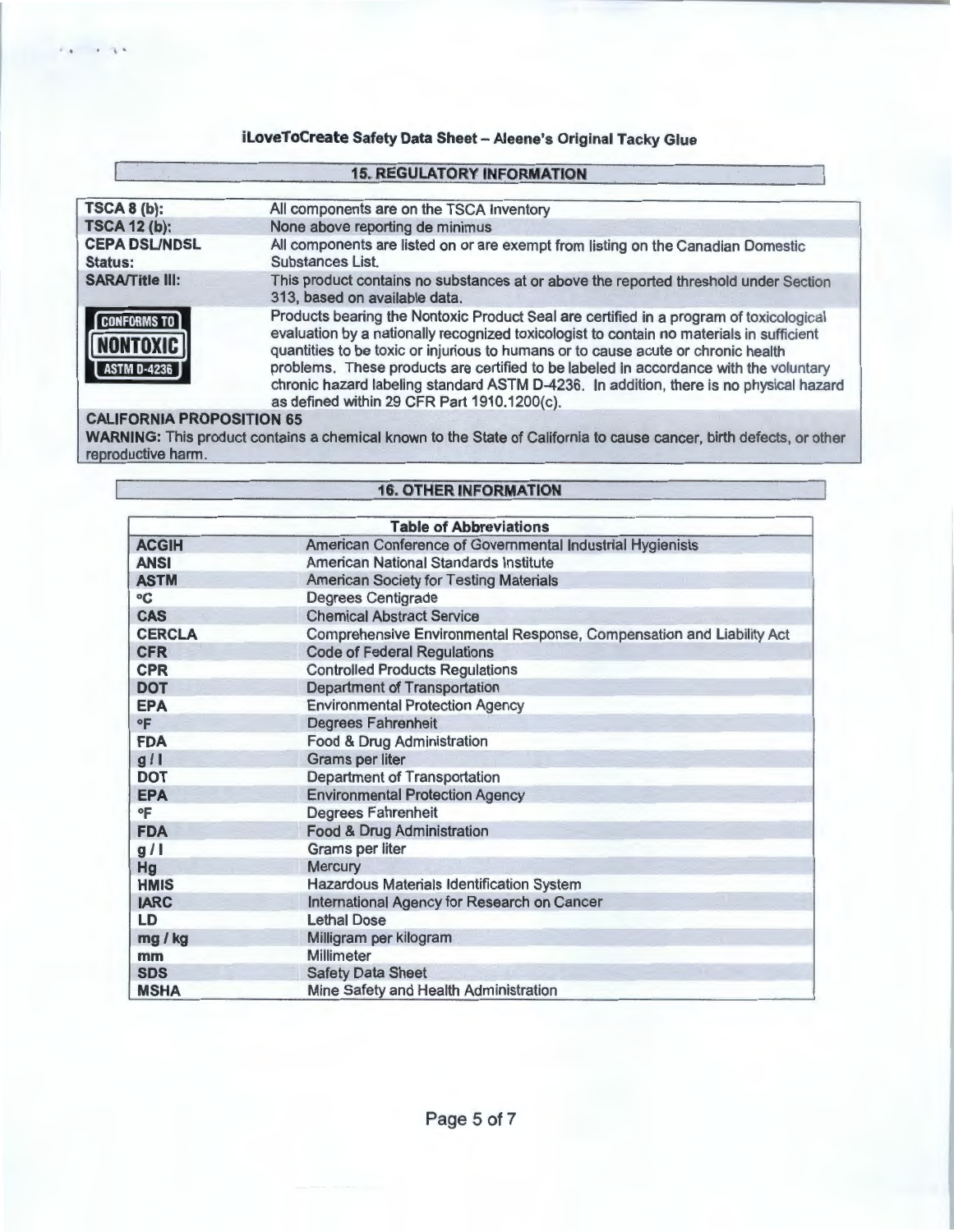$1.00139$ 

### 16. OTHER INFORMATION (Continued)

|                          | <b>Table of Abbreviations (Continued)</b>             |  |  |  |
|--------------------------|-------------------------------------------------------|--|--|--|
| <b>CFR</b>               | <b>Code of Federal Regulations</b>                    |  |  |  |
| <b>CPR</b>               | <b>Controlled Products Regulations</b>                |  |  |  |
| <b>DOT</b>               | <b>Department of Transportation</b>                   |  |  |  |
| <b>EPA</b>               | <b>Environmental Protection Agency</b>                |  |  |  |
| °F                       | <b>Degrees Fahrenheit</b>                             |  |  |  |
| <b>FDA</b>               | Food & Drug Administration                            |  |  |  |
| g/1                      | <b>Grams per liter</b>                                |  |  |  |
| <b>DOT</b>               | <b>Department of Transportation</b>                   |  |  |  |
| <b>EPA</b>               | <b>Environmental Protection Agency</b>                |  |  |  |
| °F                       | <b>Degrees Fahrenheit</b>                             |  |  |  |
| <b>FDA</b>               | Food & Drug Administration                            |  |  |  |
| g/1                      | <b>Grams per liter</b>                                |  |  |  |
| Hg                       | Mercury                                               |  |  |  |
| <b>HMIS</b>              | Hazardous Materials Identification System             |  |  |  |
| <b>IARC</b>              | International Agency for Research on Cancer           |  |  |  |
| LD                       | <b>Lethal Dose</b>                                    |  |  |  |
| mg / kg                  | Milligram per kilogram                                |  |  |  |
| mm                       | Millimeter                                            |  |  |  |
| <b>SDS</b>               | <b>Safety Data Sheet</b>                              |  |  |  |
| <b>MSHA</b>              | Mine Safety and Health Administration                 |  |  |  |
| <b>N/A</b>               | <b>Not Applicable</b>                                 |  |  |  |
| <b>NFPA</b>              | <b>National Fire Protection Association</b>           |  |  |  |
| <b>NIOSH</b>             | National Institute for Occupational Safety and Health |  |  |  |
| <b>NTP</b>               | <b>National Toxicology Program</b>                    |  |  |  |
| <b>OSHA</b>              | Occupational Safety and Health Administration         |  |  |  |
| ppm                      | Parts per million                                     |  |  |  |
| <b>SARA</b>              | Superfund Amendment and Reauthorization Act           |  |  |  |
| <b>STEL</b>              | <b>Short-Term Exposure Limit</b>                      |  |  |  |
| <b>TSCA</b>              | <b>Toxic Substances Control Act</b>                   |  |  |  |
| <b>TWA</b>               | <b>Time - Weighted Average</b>                        |  |  |  |
| <b>U.N.</b>              | <b>United Nations</b>                                 |  |  |  |
| <b>WHMIS</b>             | Workplace Hazardous Materials Information System      |  |  |  |
| ⋗                        | <b>Greater Than</b>                                   |  |  |  |
| $\overline{\phantom{a}}$ | <b>Less Than</b>                                      |  |  |  |